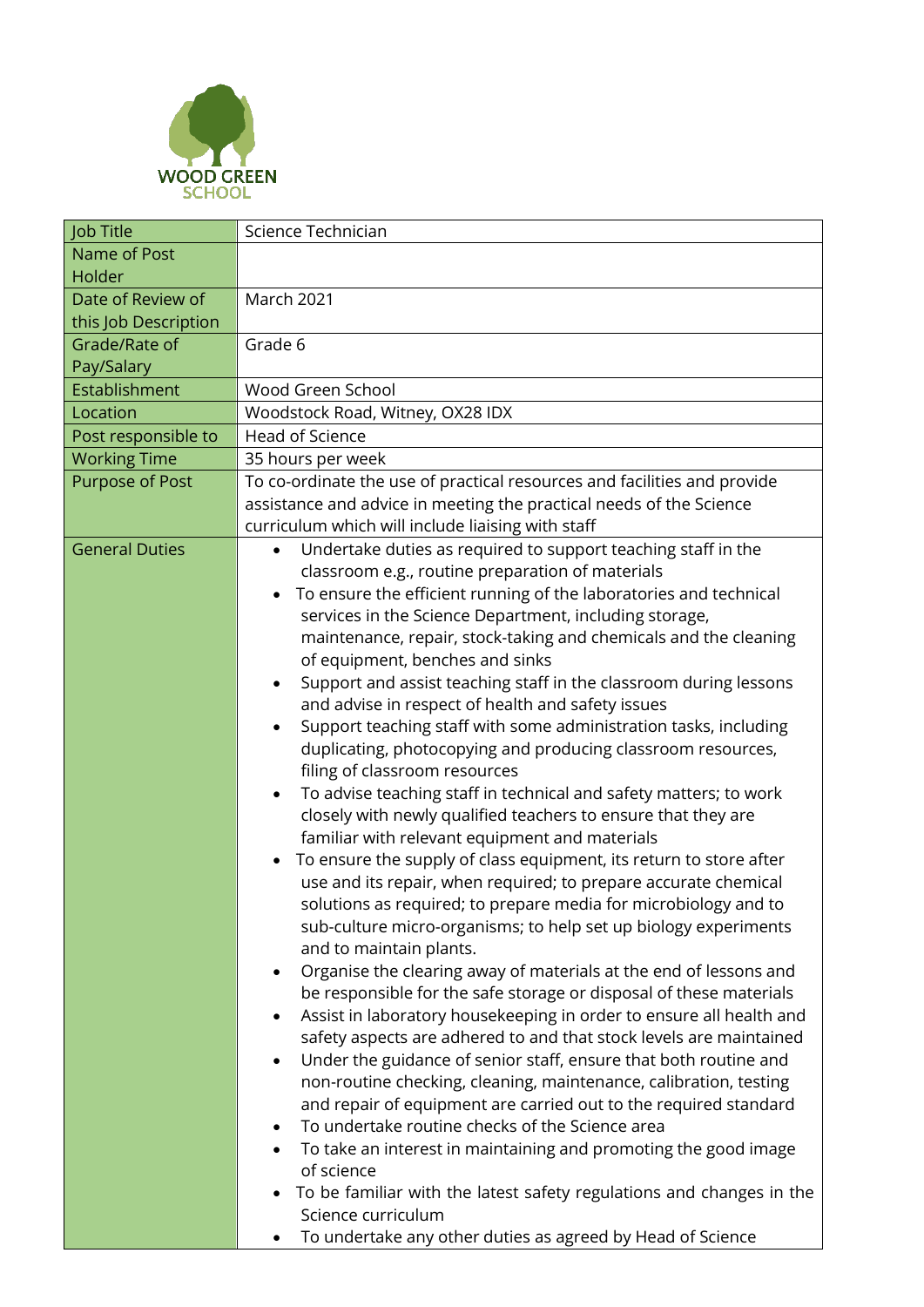|                                          | General<br>Undertake any necessary training<br>Be first aid qualified and keep training up to date<br>Attend staff meetings where relevant                                                                                                                                                                                                                                                                                                                                                                                                                                                                                                                                                       |  |  |
|------------------------------------------|--------------------------------------------------------------------------------------------------------------------------------------------------------------------------------------------------------------------------------------------------------------------------------------------------------------------------------------------------------------------------------------------------------------------------------------------------------------------------------------------------------------------------------------------------------------------------------------------------------------------------------------------------------------------------------------------------|--|--|
|                                          | <b>Health and Safety</b><br>To have due regard for health and safety in the workplace<br>To be familiar with, and adhere to, relevant parts of the school's<br>Health and Safety Policy<br>Co-operate with health and safety requirements<br>Report all known defects<br>Use, but do not misuse anything provided for your health, safety<br>and welfare<br>Do not undertake unsafe acts<br>Inform Head of Establishment of any 'Near-Misses'<br>$\bullet$<br>Be familiar with the emergency action plans for fire, first aid and<br>security issues<br>Undertake specific designated duties regarding emergency<br>evacuation<br>Raise health and safety and environmental issues with students |  |  |
|                                          | <b>Organisational effectiveness</b><br>Any task which is appropriate to the post level in order to<br>maintain/enhance organisational effectiveness which may include<br>redeployment to other departments - to include cover for absent<br>colleagues and/or relocation to areas of need                                                                                                                                                                                                                                                                                                                                                                                                        |  |  |
| Responsibilities and<br>Accountabilities | <b>Child Protection</b><br>Wood Green School is committed to safeguarding and promoting the<br>health, safety and welfare of children, young people and vulnerable<br>adults. Staff and volunteers are expected to share this commitment<br>for whom they are responsible or with whom they come into contact in<br>the course of their duties. All successful candidates will be subject to<br>Criminal Records Bureau checks along with other relevant employment<br>checks.                                                                                                                                                                                                                   |  |  |
|                                          | <b>Standards and Quality Assurance</b><br>Support the aims and ethos of the school as identified in the staff<br>handbook<br>Promote and model good relationships with pupils, colleagues,<br>parents and visitors<br>Set a good example in terms of dress, punctuality and attendance.<br>Participate in training and take a lead in own professional<br>development                                                                                                                                                                                                                                                                                                                            |  |  |
| Notes:                                   | Participate in the School's staff appraisal process<br>Whilst every effort has been made to explain the main duties and<br>$\bullet$<br>responsibilities of the post, each individual task undertaken may<br>not be identified.<br>Employees will be expected to comply with any reasonable request<br>from a manager to undertake work of a similar level that is not<br>specified in this job description.                                                                                                                                                                                                                                                                                     |  |  |